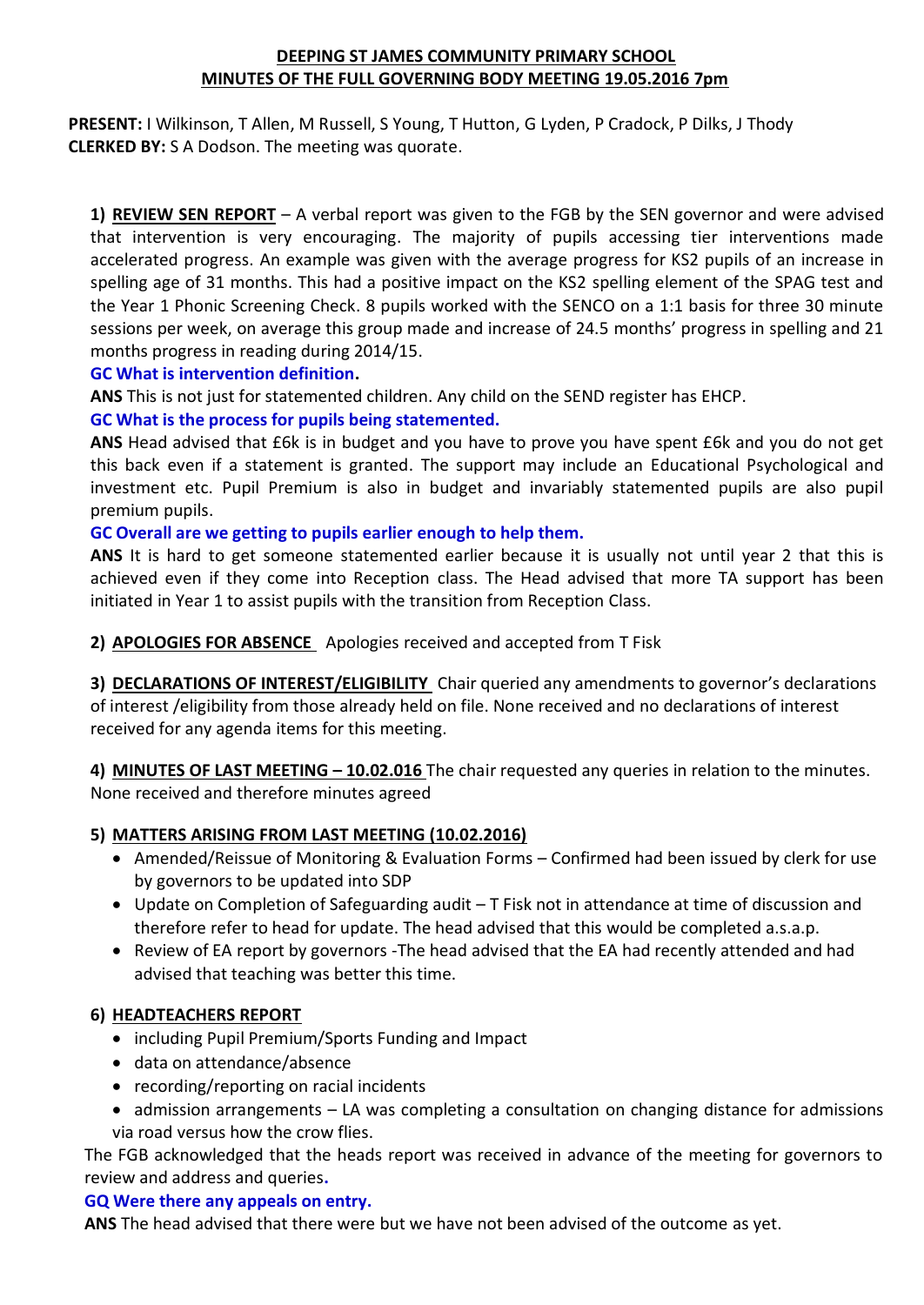# **GQ Have we heard about whether our Year 6 pupils got their first choice schools? Where are they going?**

**ANS** 10 out of 28 are not going to the Deepings as more passed 11 plus. The FGB were advised that the Special Needs provision at Bourne Academy is very good.

• The FGB were advised that Holly Barret has left and that interviews are being undertaken for a part time permanent appointment on year's contract and that Emma Butcher is working with pupil with Autism in Year 1.

• Meeting with John Hayes(MP) – the head advised that when pushed the MP said he wouldn't be pushed into academisation, then retracted that, then did u turn etc. The head advised that in his opinion the government may favour MAT as it is cost effective and is in its simplistic form, mini local authorities. LCC executive has said if schools wanted to be academies they would be by now. The FGB had been supplied with a summary of the white paper outlining the government's intention on academisation, by the head

• The Head advised the FGB of a meeting with cluster of schools about MAT and LAAT and that a presentation at Linchfield School would be made about a MAT. This would involve a rolling CEO and one of the heads of the cluster schools being the CEO as well as a head. The FGB advised that schools would receive approx. £50k more into budget, but this is not classified as a saving if you become an academy.

#### **GC What % do we have to pay for a LAAT.**

**ANS** 4.5% for LAAT, county currently take 11%.

#### **GC Whose decision is it ultimately**.

**ANS** It is the Governors after consultation with all shareholders. The FGB were advised that Edenham have recently joined a LAAT cluster. The FGB were advised that a MAT would have an impact on the FGB and that a LAAT schools keep their own FGB but someone from each school are in a smaller group as an overseeing group within the LAAT.

#### **GA CEO needs to be supportive of RI school.**

• The head advised that the peer review groups with other schools has been used as a research tool and we have been focusing on learning behaviours. Head advised of learning behaviours and supplied the FGB with various examples of learning behaviours.

#### **GC How do you assess what they are**

**ANS** Through lesson observations. The head advised that discussions were being undertaken about including these learning behaviours in the rewards scheme. We are going to have to think about how we structure our learning from a teacher to a facilitator as it is about pupils discovering these things themselves. If we are told something we remember for a while but if you discover it yourself, it is a deeper way of understanding and remembering.

#### **GC Would you say there was a training need for the staff**.

**ANS** Baston, Linchfield and we are looking at the same areas and therefore we have the joint ideas and support etc.

**GC What is it about the teaching that is not allowing these learning behaviours to develop**.

**ANS** All schools have pupils that are happy just to be fed things.

#### **GC 3 Schools are approaching this**.

**ANS** This is our list, the programme had 8 areas and we believed that this was too much for the pupils to absorb. This programme is the way we facilitate the learning to achieve the targets required.

**GC How difficult will it be for staff to adapt to this and how much support can you give them in that process**.

**ANS** The head advised that a twilight staff meeting is being arranged in July and the list of behaviours are already on the board and staff can see and use these and thinking skills etc. have been addressed and therefore we are not a million miles away, but it will be a shift in pairing of years 5 and 6 teachers together and peer to peer reviews within schools. The head advised that this will be in SDP and displays.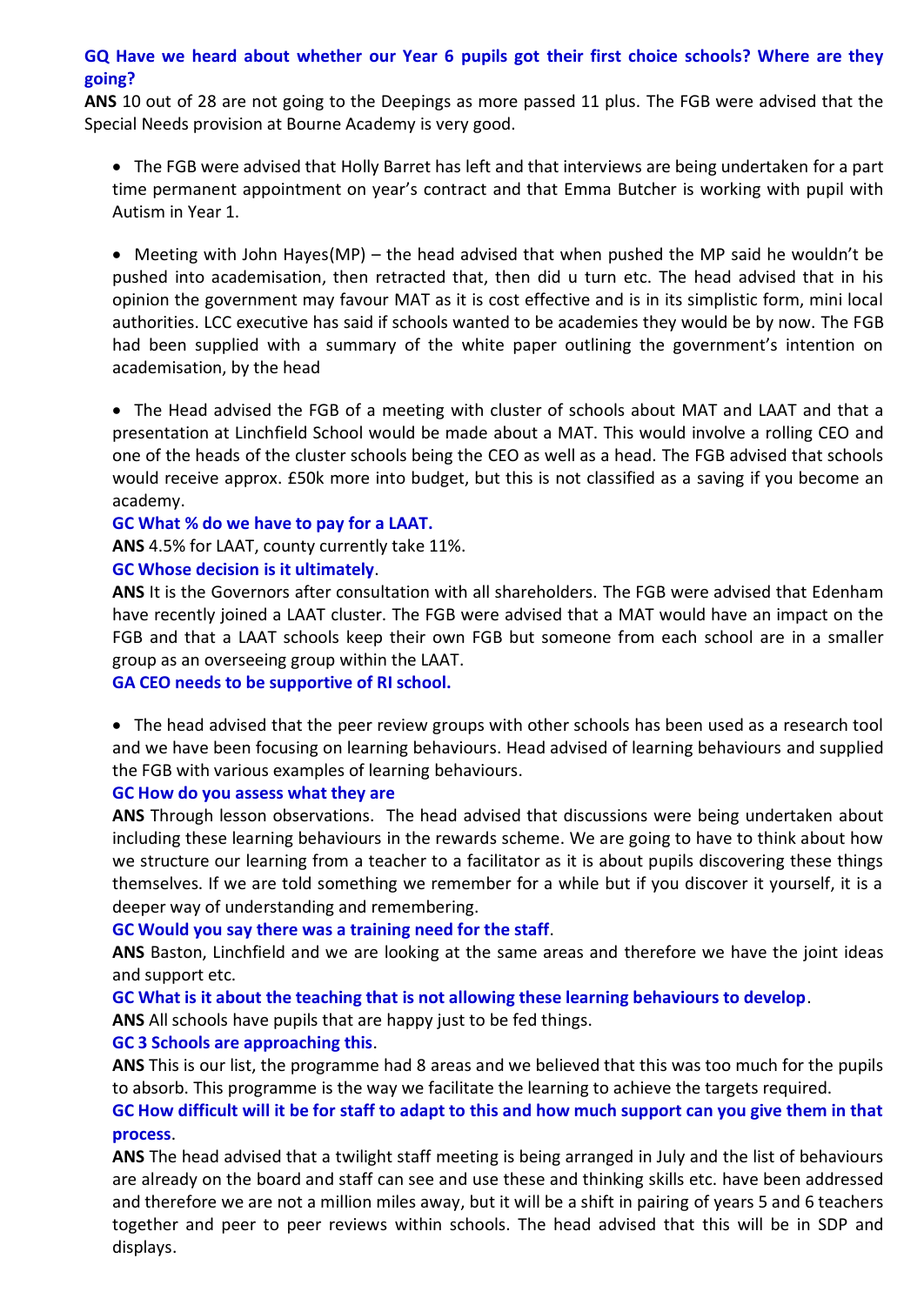## **GC Will this be part of teacher's performance targets**.

#### **GC How we are going to monitor and show this has an impact**.

**ANS** Not instant results but we will get more into mastery level. Head advised this could be part of governor's action plan for 2016/2017 and we could see the impact in behaviours in class and in playground and changes in lessons and attitudes towards learning, the reward system and data.

• Attendance – **GQ How do we celebrate strong attendance**. **ANS** 100% for the year, pupils receive a certificate, but next year we may change this to a long term.

**7) REVIEW/UPDATE ON SDP AND EVALUATE PROGRESS TOWARDS ACHIEVING TARGETS**. – The head advised that this has been updated. The head advised that FGB that the NHT are lobbying government not to publish sats this year as they are not representative due to the change in the new curriculum. The FGB were advised that pupils did as well as they could and that the reading paper was difficult and that he national standard has not been advised yet.

#### **GC What about KS1 sats.**

ANS Reading was in 2 papers and the 2<sup>nd</sup> paper was quite hard. The Maths paper contained more level 2a type questions.

## **GC When will we know the results**

**ANS** Early July and we will then know what the average is and this will be where the progress scores come in if we are lower than others in the cluster.

# **GC With small groups a couple of pupils can adj outcomes.**

**ANS** We have 10 SEN pupils in year 6. Last year we had one person doing interventions and in 2016/2017 TA will do interventions.

The head advised that the tracking system is in place and it will be easy to extract data by groups such as FSM, SEND pupils. The Chair advised that tracker system was demonstrated to the Maths curriculum group. The head also advised that reception baseline is not required next year, but we will keep using early excellence. The FGB were advised that with regard to the development of the outside area, we have started to look at grant applications. Term 6 in Sept.

**GC Should we do a yearly SDP or 3 a yearly one for example to highlight the development of areas and the impact**.

**ANS** Learning behaviours would not have figured on 3-year plan but will now be heavy part of SDP for 2016/2017.

# **8) REVIEW AND UPDATE ON SEF –** No major update as awaiting results**.**

# **ACTION POINT SAD: DRAFT SDP FOR 2016/2017 FOR FGB IN JULY 2016**

**9) REPORT FROM CURRICULUM AND STANDARDS COMMITTEE** The chair confirmed with the FGB that they had received copies of the minutes of the previous meeting in advance and question whether there were any queries to be raised by FGB. None received.

10) REPORT FROM FINANCE, PERSONNEL AND PREMISES COMMITTEE The chair confirmed with the FGB that they had received copies of the minutes of the previous meeting in advance and question whether there were any queries to be raised by FGB.

•Accept and Agree Budget for Submission – The FGB were advised that a charge to the budget had been received. The School Business manager advised that the charges received do not agree with the salaries charged to the budget. The FGB were advised of a predicted £26k cfwd and we are still within that and therefore this should not change.

**GA At a recent value for money meeting with LCC and Serco, they would not give date when would be sorted.** They are not meeting Key Performance Indicators and suggestions to the Executive are being made to look at all options. Penalties have been levied against Serco. Chair advised that committee was submitting budget for ratification. Proposer PC JT Seconded unanimous acceptance.

•Agree Charging Policy – agreed with a review date of May 2018

**11)UPDATE ON HEADS AND CHAIRS MEETING -** Please see/refer to headteachers report